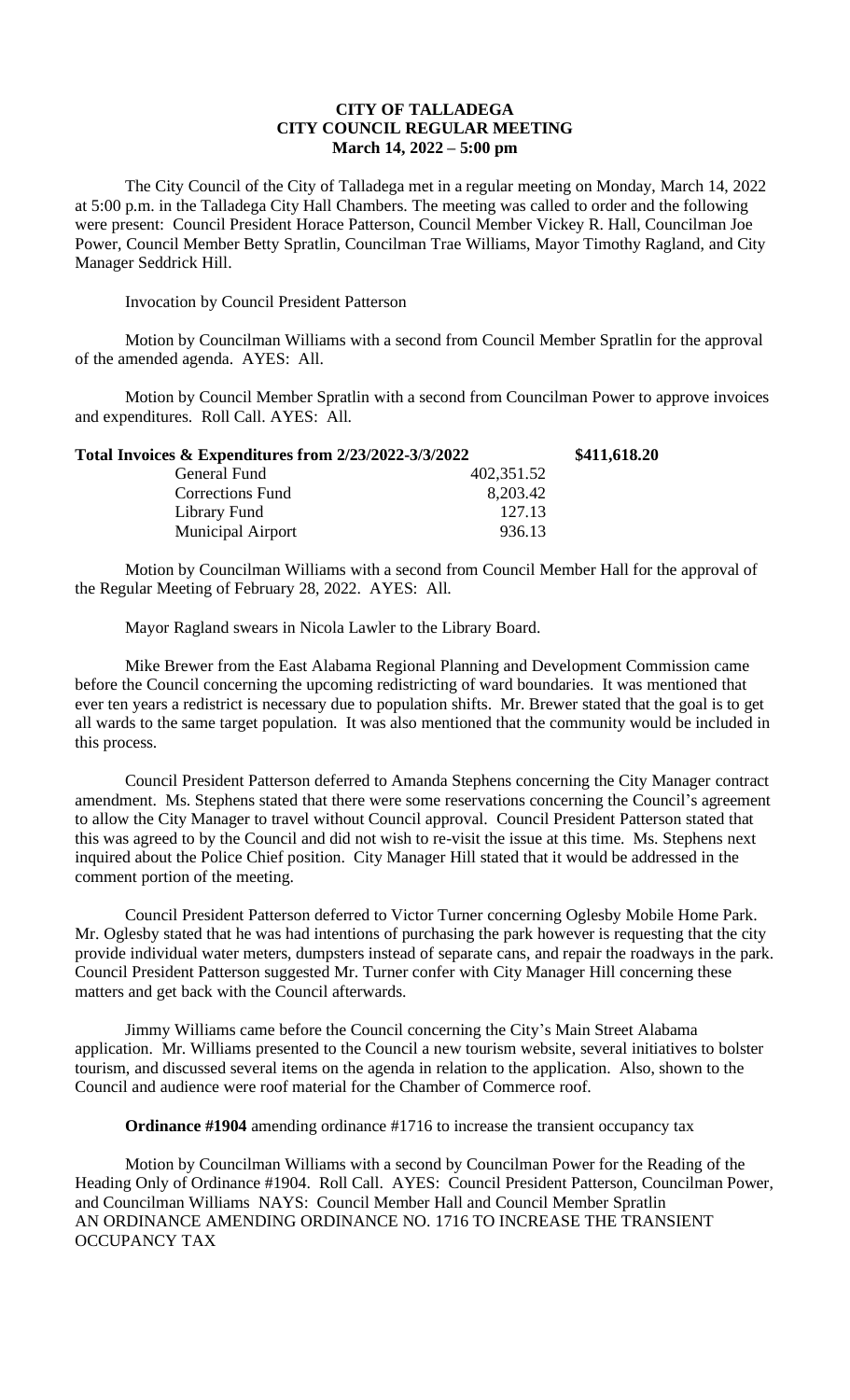Motion by Councilman Power with a second by Councilman Williams for the Waiver of the first reading of the ordinance and Immediate Consideration of Ordinance #1904. Roll Call AYES: Council President Patterson, Councilman Power, and Councilman Williams NAYS: Council Member Hall and Council Member Spratlin *Needs unanimous vote. Adoption will be considered at next meeting.*

**Ordinance #1905** amending Ordinance #1780 to prohibit the use of jake brakes/engine stops in the City of Talladega

Motion by Councilman Williams with a second from Council Member Spratlin for Immediate Consideration of Ordinance #1905. Roll Call. AYES: All.

Motion by Councilman Power with a second from Council Member Spratlin for the Reading of the Heading Only of Ordinance #1905. Roll Call AYES: All.

AN ORDINANCE TO AMEND ORDINANCE NUMBER 1780 TO PROHIBIT THE USE OF ENGINE STOPS/JAKE BRAKES WITHIN THE CITY LIMITS AND POLICE JURISDICTION IN THE CITY OF TALLADEGA, ALABAMA

Motion by Councilman Williams with a second from Councilman Power for the Adoption of Ordinance #1905. Roll Call AYES: All.

**Resolution #5446** to support future economic incentive plans for small businesses

**Resolution #5447** to support current and future senior citizen benefits

**Resolution #5448** approving a contract for redistricting services with East Alabama Regional Planning and Development at a cost of \$10,000

Motion by Councilman Williams with a second from Council Member Spratlin for the approval of Resolution #5446 to Resolution #5448. Roll Call. AYES: All.

**Resolution #5449** approving the appropriation of \$100,000 to the Economic Redevelopment Authority for the current façade grant pending CIP 2022 approval Tabled *to the next meeting*

**Resolution #5450** approving an agreement with CRI for audit services for governmental and enterprise funds for FY2021 in the amount of \$68,000

There was some discussion upon the agreement and a request was made to have a representative present before approving the resolution.

Motion by Councilman Williams with a second from Councilman Patterson for the approval of Resolution #5450. *Failed.* 

Motion by Councilman Spratlin with a second by Council Member Hall to approve invoices and expenditures for the Water Department. Roll Call. AYES: All.

| Water Department Expenditures for 2/23/2021 to 3/3/2022 |              | \$361,359.15 |
|---------------------------------------------------------|--------------|--------------|
| Water/Sewer Fund                                        | 361, 359. 15 |              |

Mayor Ragland wished to congratulate Durquavion Truss as Player of the Year in Basketball for Talladega County, Talladega College men's basketball team for advancing to the NAIA tournament, and the Tornadoes women's basketball team.

City Manager Hill announced that the Police Chief interviews would be conducted Saturday and on Sunday the public would be able to interact with the candidates.

Council President Patterson wished to invite everyone to the Talladega County Retirement Association at Shocco Springs and mentioned that there was a Called City Council meeting on March 21, 2022 at 4pm.

Motion by Councilman Power with a second from Councilman Williams for adjournment. AYES: All.